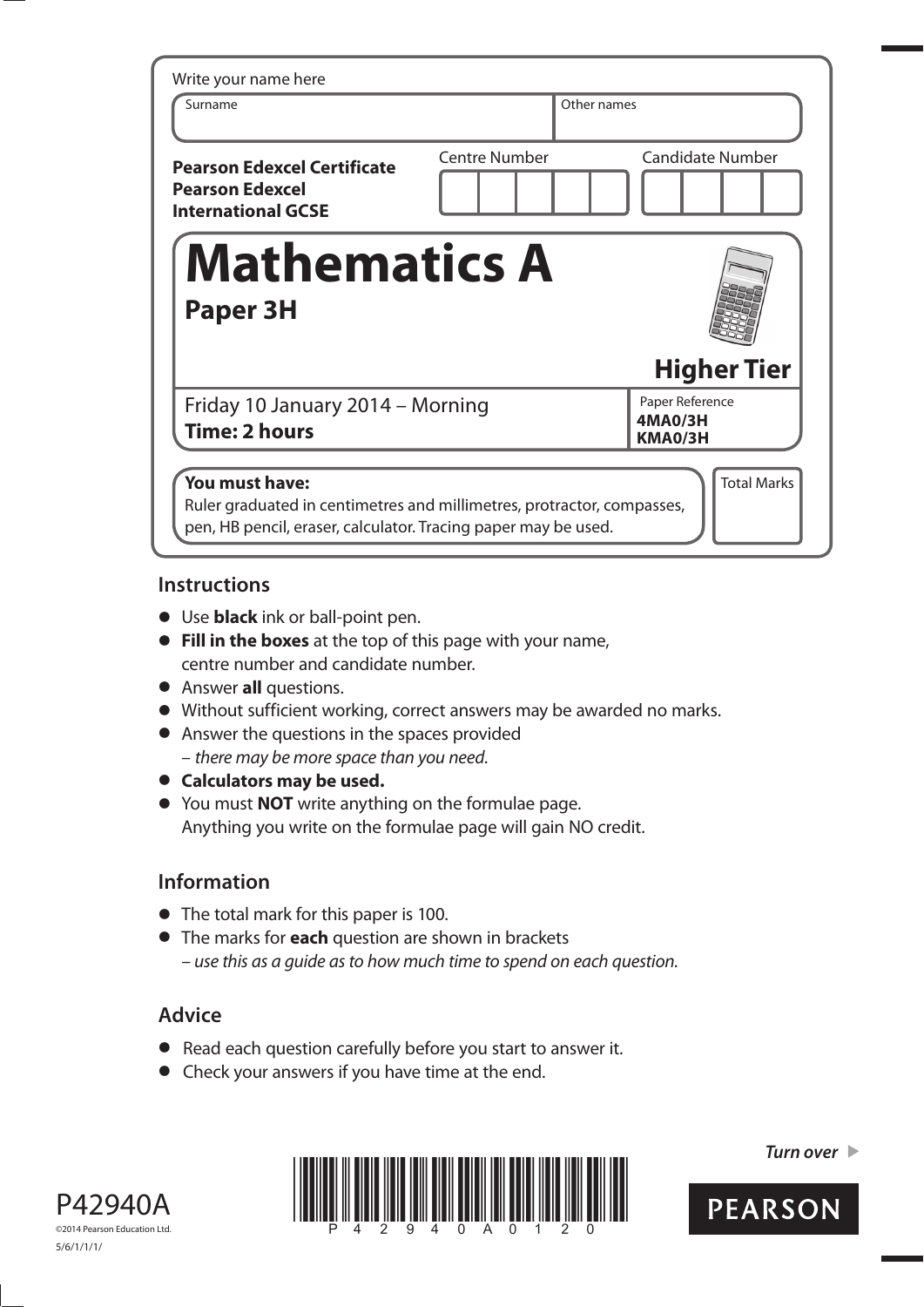

**\* A** 2011 And <sup>2</sup> and <sup>2</sup> and <sup>2</sup> and <sup>2</sup> and <sup>2</sup> and <sup>2</sup> and <sup>2</sup> and 2 and 2 and 2 and 2 and 2 and 2 and 2 and 2 and 2 and 2 and 2 and 2 and 2 and 2 and 2 and 2 and 2 and 2 and 2 and 2 and 2 and 2 and 2 and 2 and 2 and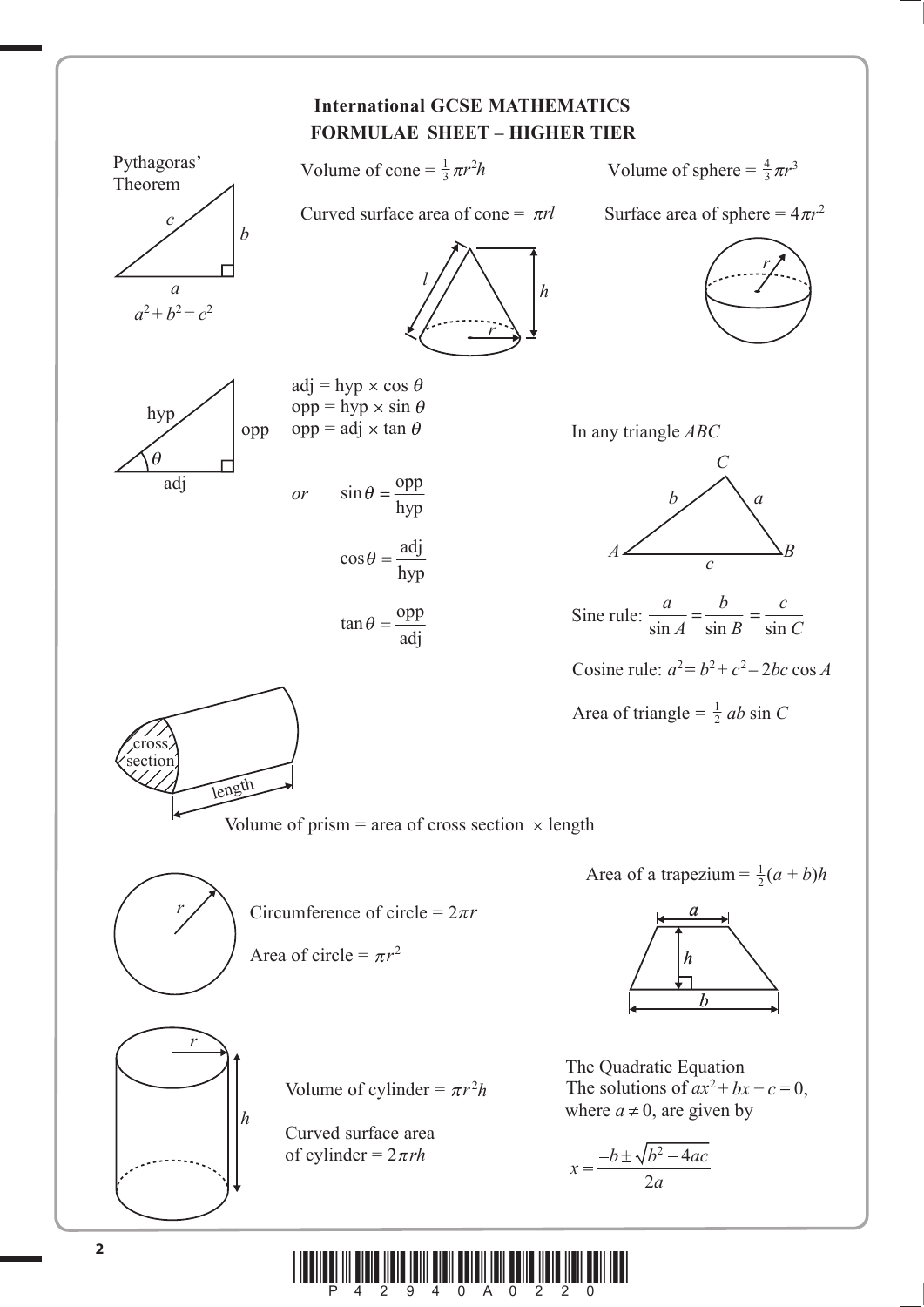#### **Answer ALL TWENTY ONE questions.**

#### **Write your answers in the spaces provided.**

#### **You must write down all stages in your working.**

**1** Here is a list of the ingredients needed to make leek and potato soup for 6 people.

| <b>Leek and Potato Soup</b> |                          |
|-----------------------------|--------------------------|
|                             | Ingredients for 6 people |
|                             | 900 ml chicken stock     |
|                             | 900 ml water             |
|                             | 750 g leeks              |
|                             | 350 g potatoes           |
|                             | $350$ g onions           |

(a) Ainsley wants to make leek and potato soup for 13 people.

Work out the amount of chicken stock he needs.

............................ ml **(2)**

 (b) Delia makes leek and potato soup for a group of people. She uses 1250 g of leeks.

Work out the number of people in the group.

**(2)**

## **(Total for Question 1 is 4 marks)**

**Do NOT write in this space.**



**3**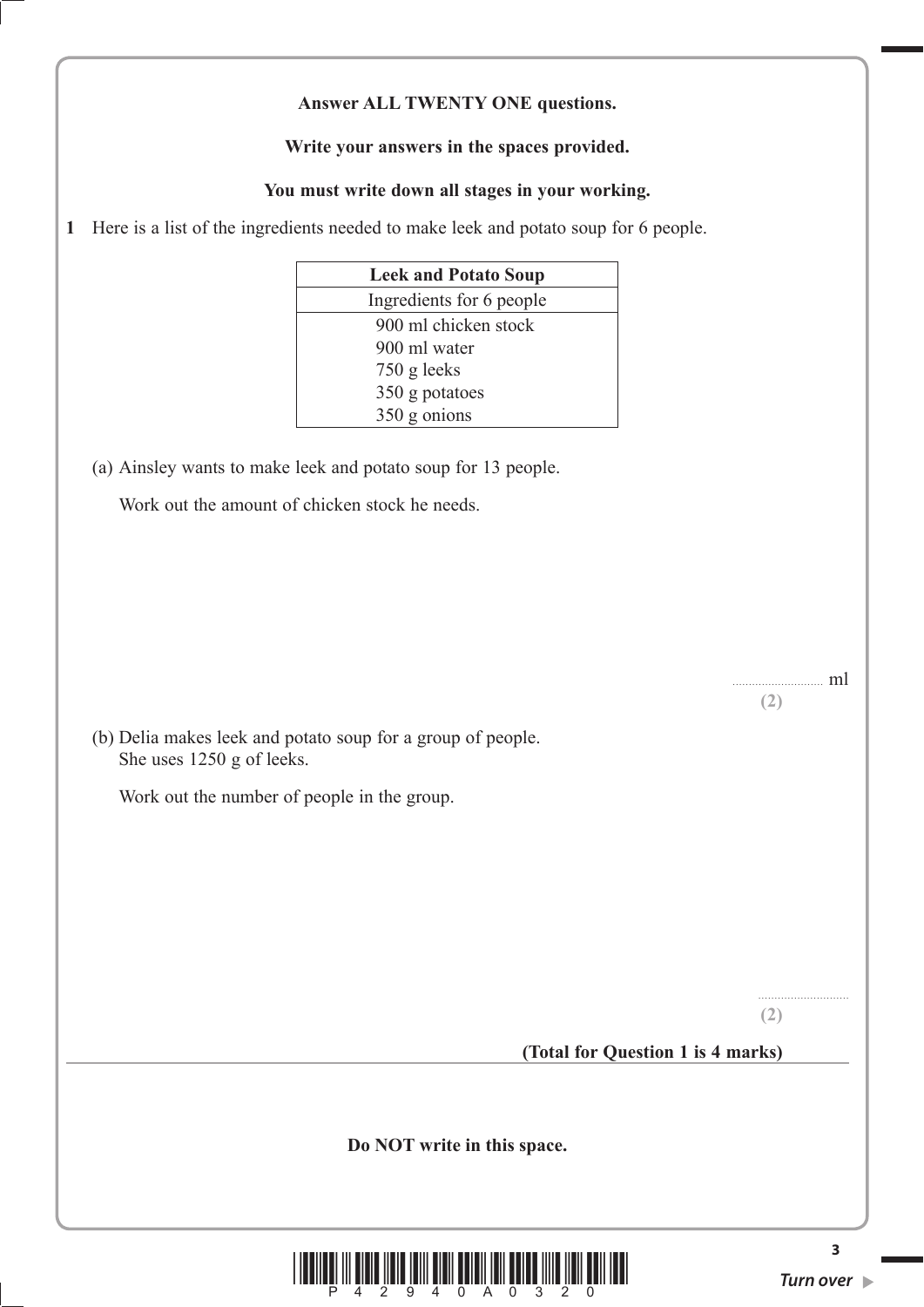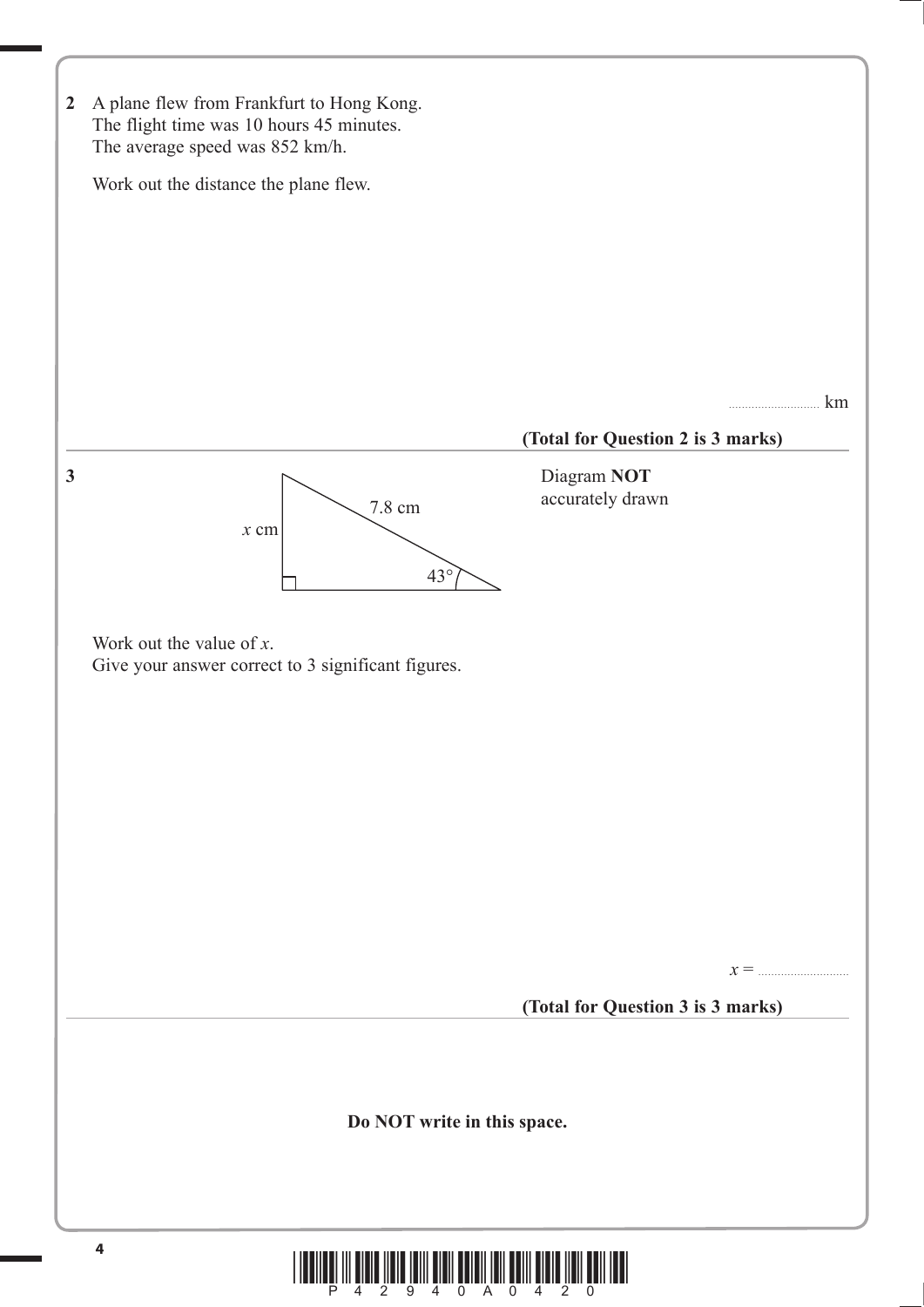|                | 4 (a) Write $2^3 \times 2^4$ as a single power of 2 |                                   |              |
|----------------|-----------------------------------------------------|-----------------------------------|--------------|
|                |                                                     |                                   | (1)          |
|                | (b) $280 = 2^n \times 5 \times 7$                   |                                   |              |
|                | Find the value of $n$ .                             |                                   |              |
|                |                                                     |                                   |              |
|                |                                                     |                                   |              |
|                |                                                     |                                   |              |
|                |                                                     |                                   | $n =$<br>(2) |
|                |                                                     | (Total for Question 4 is 3 marks) |              |
| 5 <sup>5</sup> | (a) Simplify $5c \times 4c$                         |                                   |              |
|                |                                                     |                                   |              |
|                |                                                     |                                   |              |
|                |                                                     |                                   |              |
|                | (b) Factorise $4x + x^2$                            |                                   | (1)          |
|                |                                                     |                                   |              |
|                |                                                     |                                   |              |
|                |                                                     |                                   |              |
|                |                                                     |                                   |              |
|                |                                                     |                                   | (2)          |
|                | (c) Work out the value of $y^3 + 5y$ when $y = 2$   |                                   |              |
|                |                                                     |                                   |              |
|                |                                                     |                                   |              |
|                |                                                     |                                   |              |
|                |                                                     |                                   |              |
|                |                                                     |                                   | (2)          |
|                |                                                     | (Total for Question 5 is 5 marks) |              |
|                |                                                     |                                   |              |
|                |                                                     |                                   | 5            |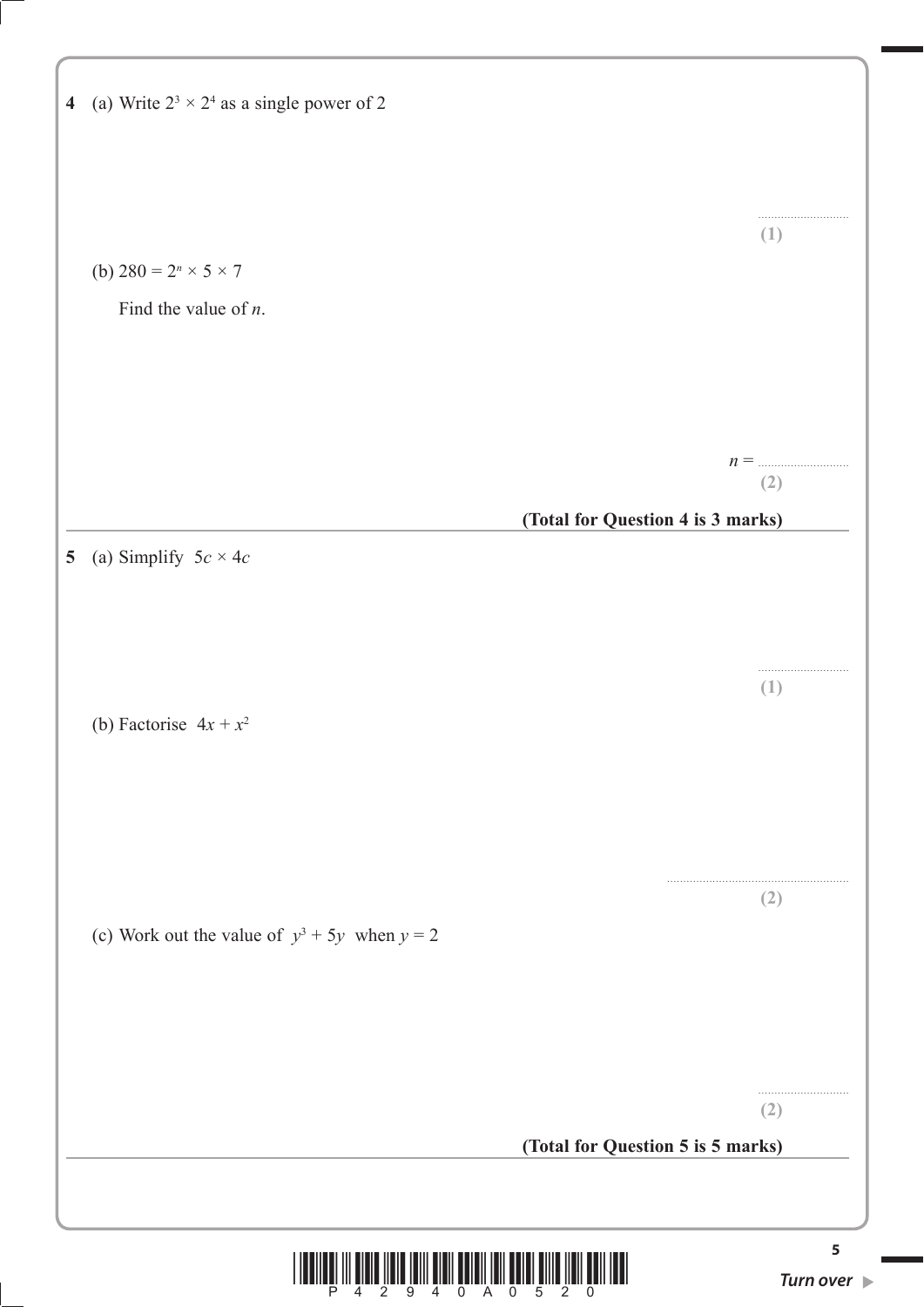

 $\frac{1}{2}$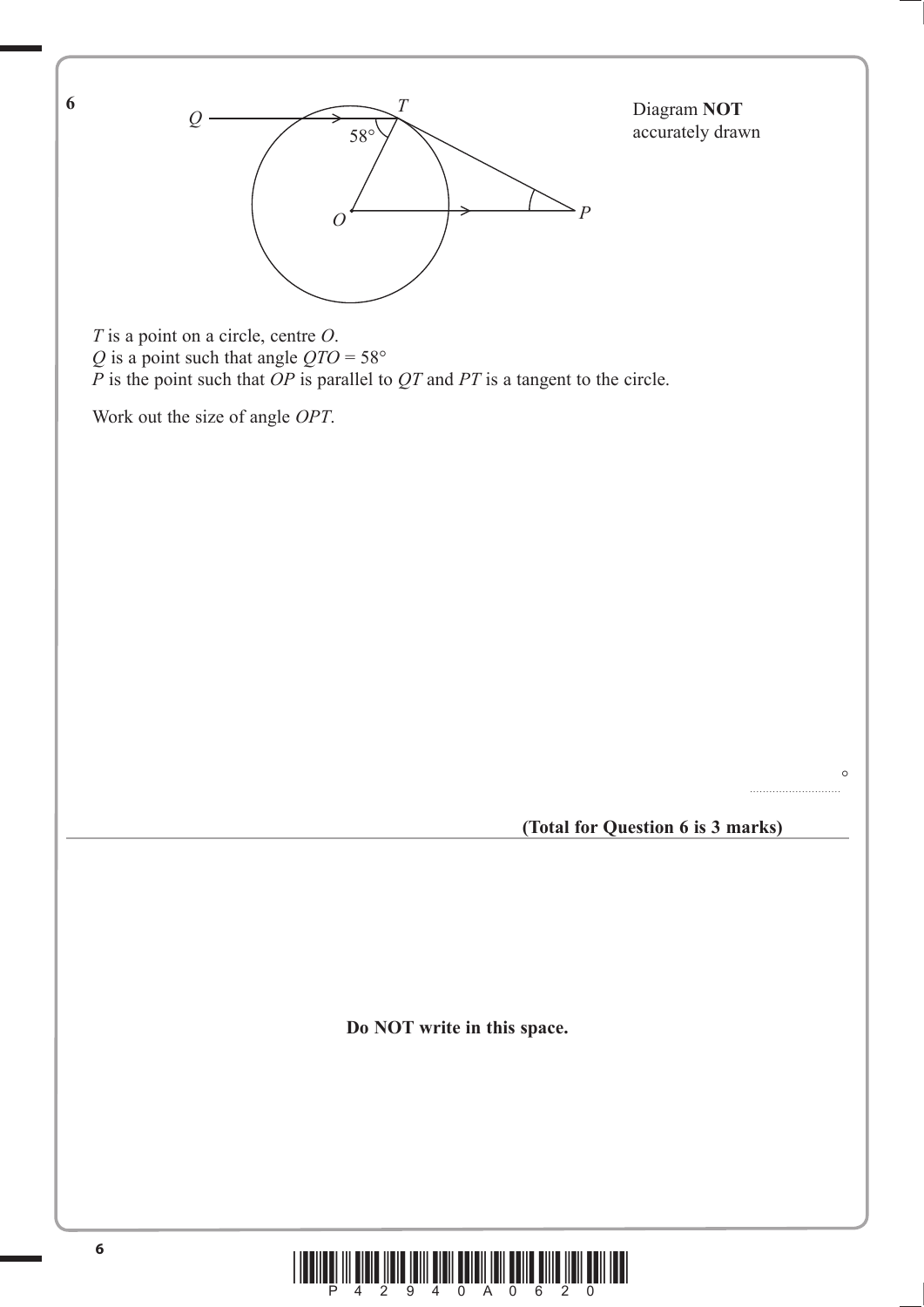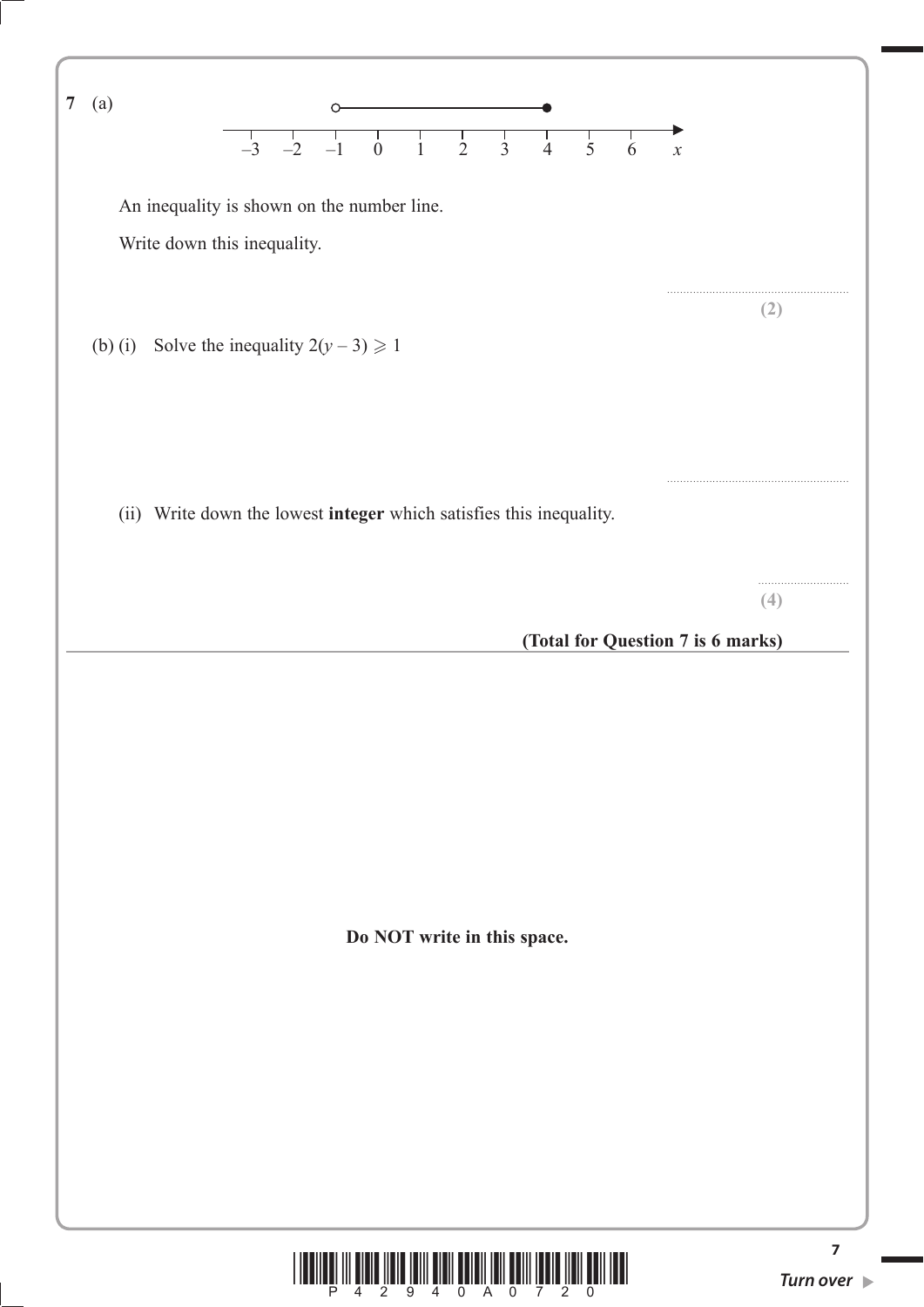**8** A box contains 80 tea bags.

The table shows information about the weight of each tea bag.



| Weight $(w$ grams)    | Number of<br>tea bags |
|-----------------------|-----------------------|
| $2.8 < w \le 2.9$     | 2                     |
| $2.9 \le w \le 3.0$   | 4                     |
| $3.0 \le w \le 3.1$   | 22                    |
| $3.1 \le w \le 3.2$   | 32                    |
| $3.2 \leq w \leq 3.3$ | 14                    |
| $3.3 \leq w \leq 3.4$ |                       |

(a) Work out the percentage of the 80 tea bags that weigh more than 3.1 grams.

 (b) Work out an estimate for the total weight of the 80 tea bags. Use halfway values of 2.85 grams, 2.95 grams, ...

> ........................................ grams **(3)**

 $^{0}/_{0}$ 

**(2)**

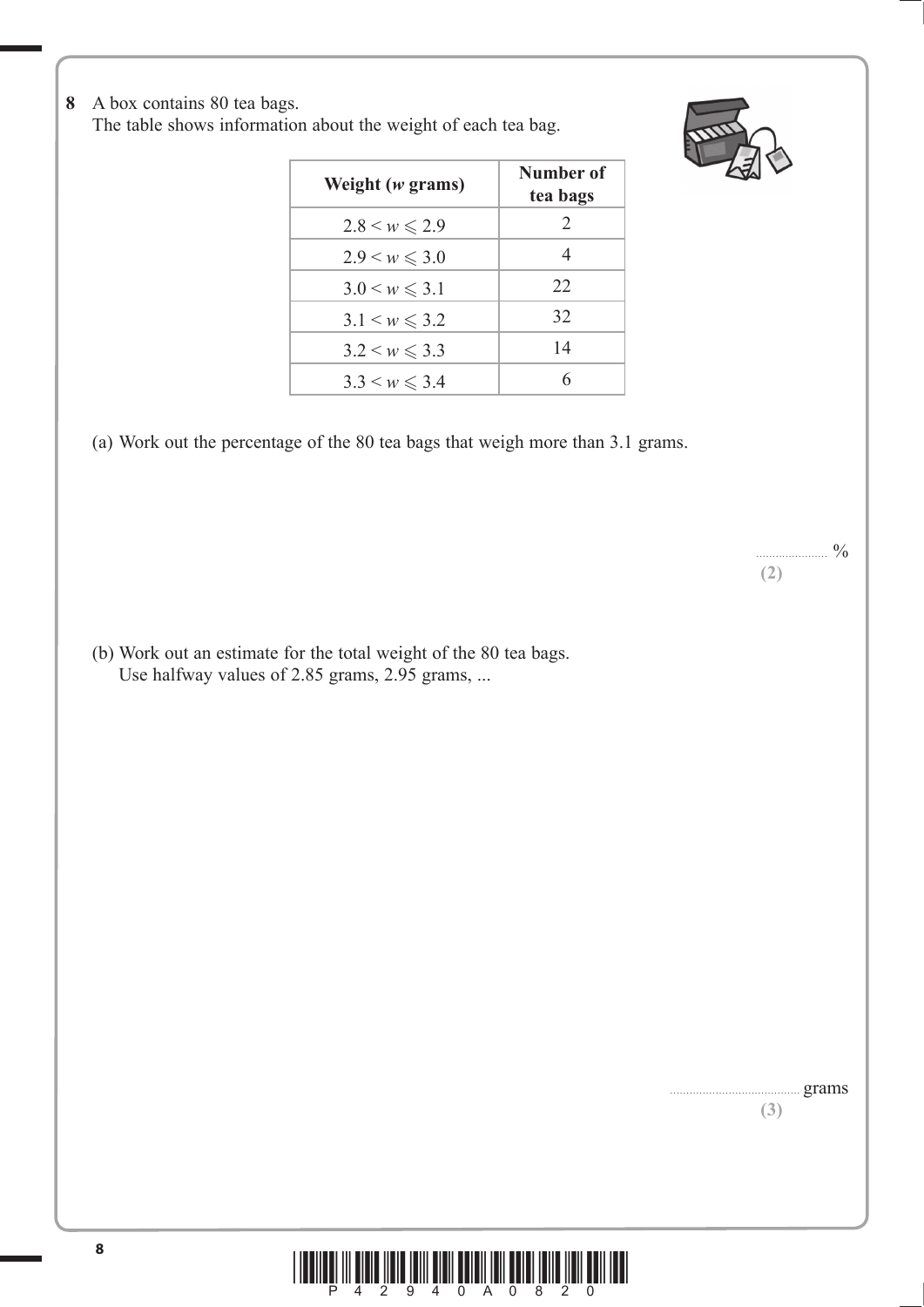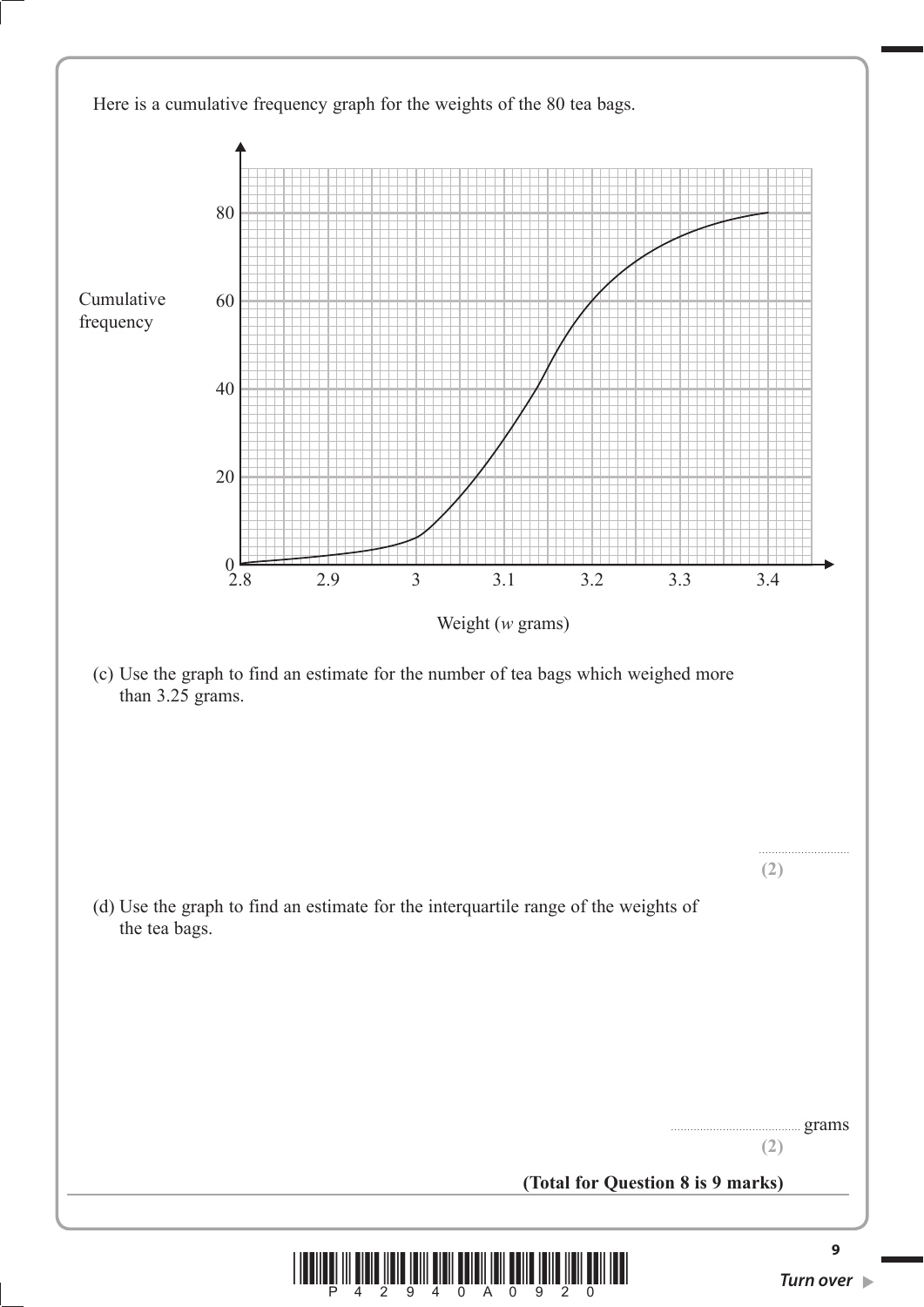

<u>ı manda mütufüru önnünmüzün öndüyün öyününmüzünü önnümü</u>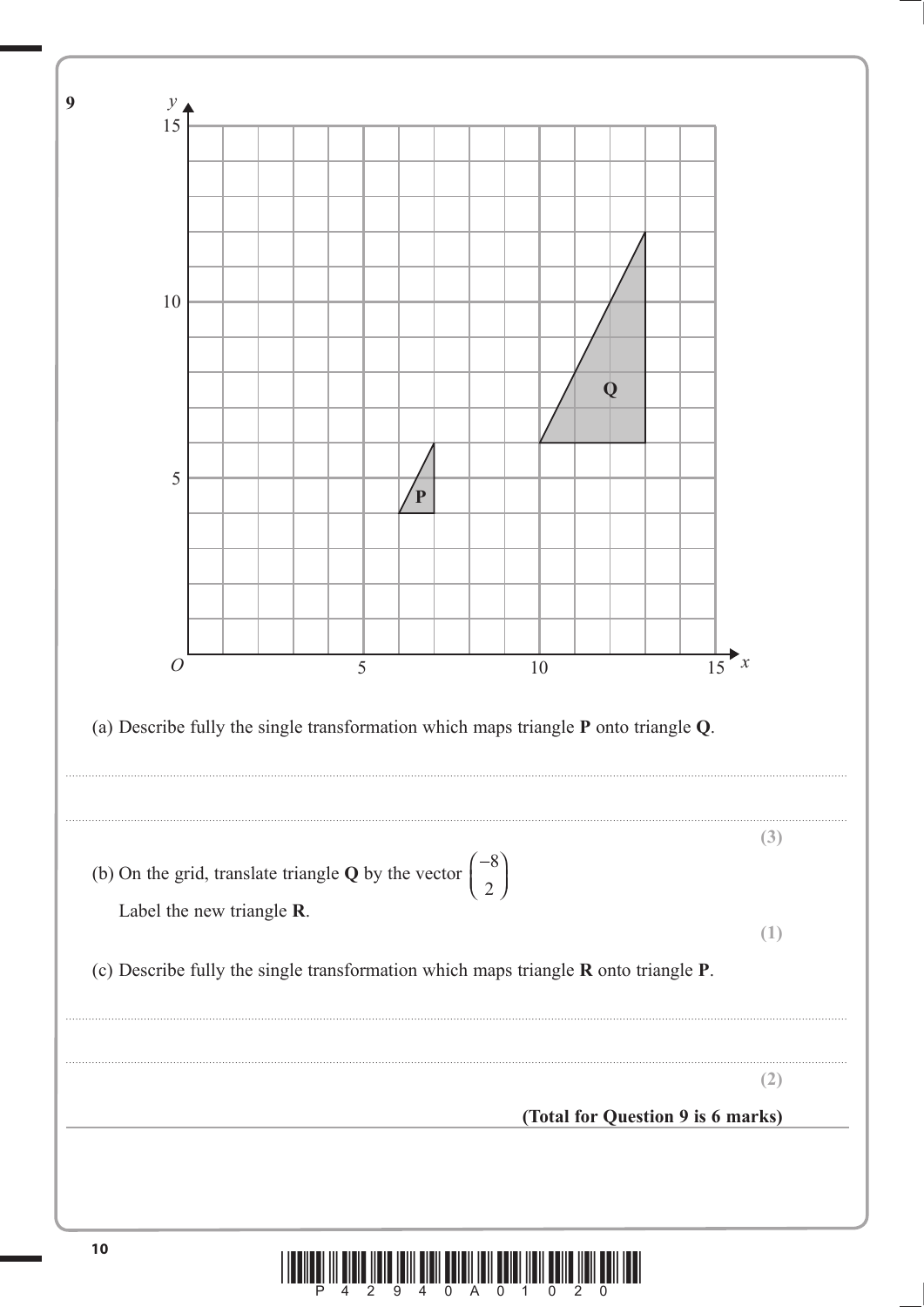**10** Serena bought a car that had a value of \$16 000 At the end of each year, the value of her car had depreciated by 15%. Calculate the value of her car at the end of 3 years. \$............................ **(Total for Question 10 is 3 marks) 11** Solve  $\frac{6x-1}{4}$  $5 - 2$  $\frac{x-1}{4} - \frac{5-2x}{2} = 1$  Show clear algebraic working. *x* = ............................ **(Total for Question 11 is 4 marks)**

**<sup>11</sup>** \*P42940A01120\* *Turn over*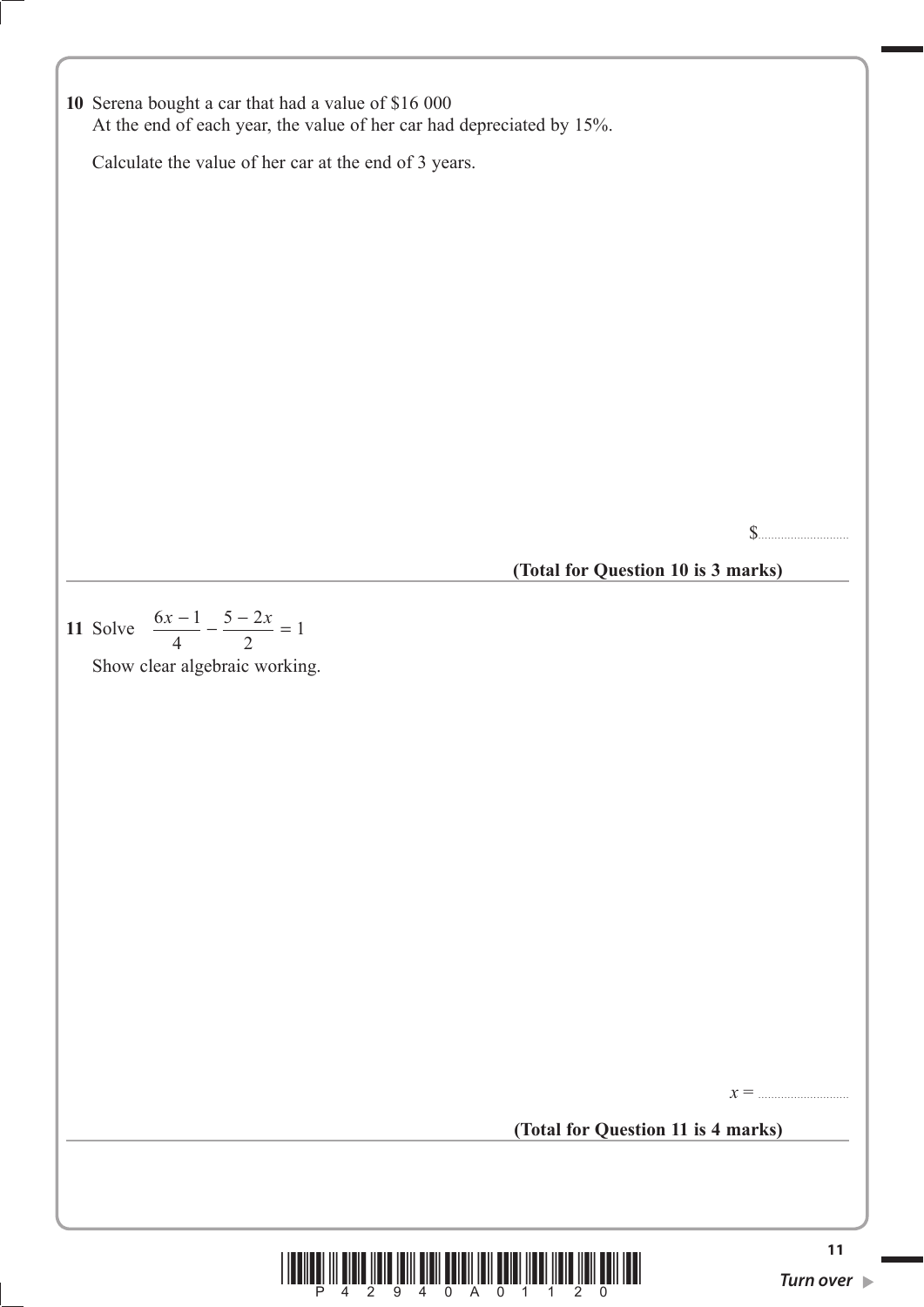

 The diagram shows a shape made from triangle *ABC* and a semicircle with diameter *BC*. Triangle *ABC* is right-angled at *B*.  $AB = 7.6$  cm and  $AC = 9.5$  cm.

Calculate the area of the shape.

**12**

Give your answer correct to 3 significant figures.

........................................ cm2

**(Total for Question 12 is 5 marks)**

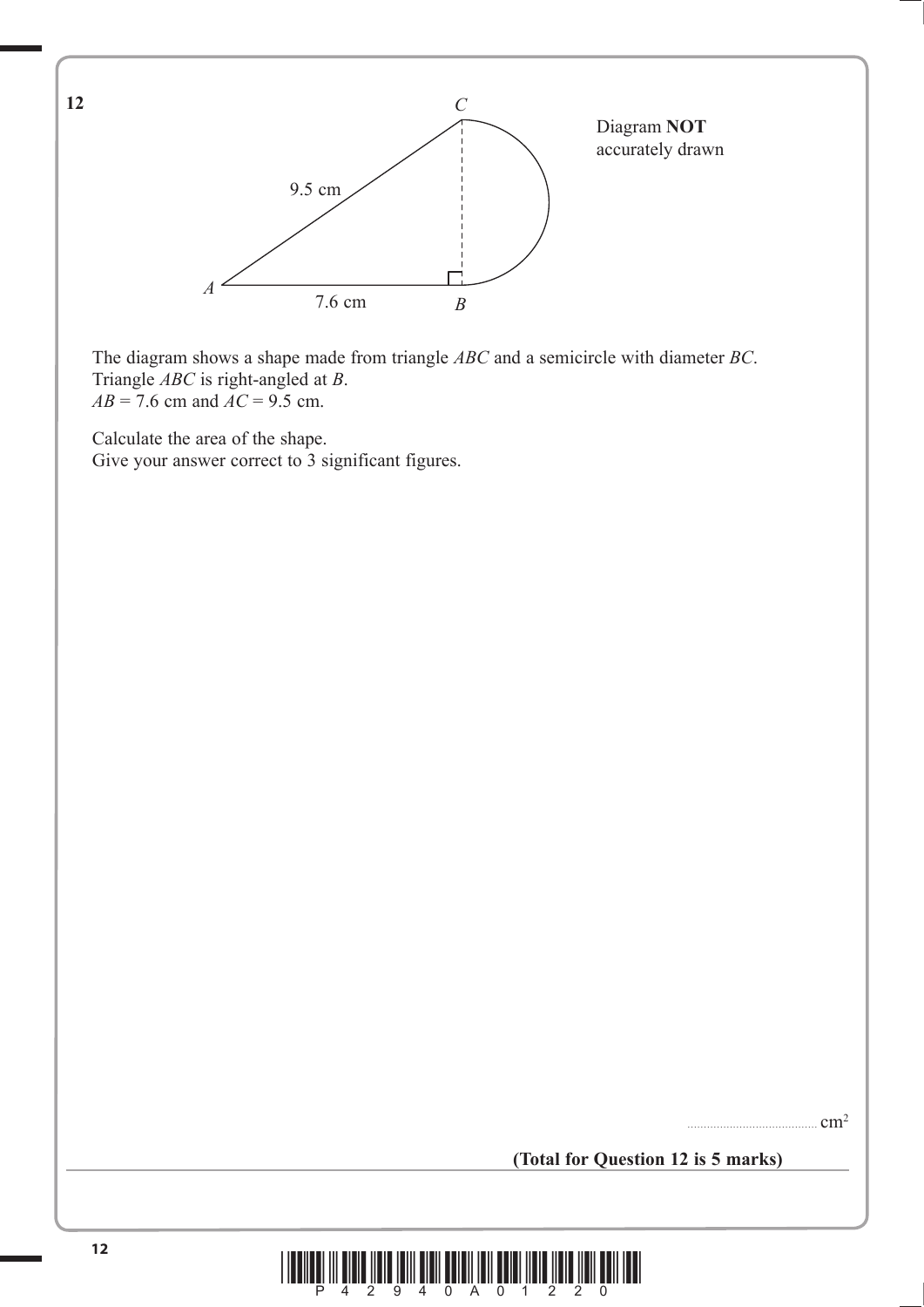## **13** A box contains 20 nails.

The table shows information about the length of each nail.

| Length of nail (mm) |  |  |  |
|---------------------|--|--|--|
| Number of nails     |  |  |  |



............................

............................

**(4)**

(a) Viraj takes at random one nail from the box.

Find the probability that the length of the nail he takes is

- (i) 50 mm or 60 mm,
- (ii) less than 35 mm.
- (b) Jamila puts all 20 nails into a bag. She takes at random one of the nails and records its length. She replaces the nail in the bag. She then takes at random a second nail from the bag and records its length.

Calculate the probability that the two nails she takes

(i) each have a length of 60 mm,

(ii) have a total length of 80 mm.

**(5)**

............................

**(Total for Question 13 is 9 marks)**

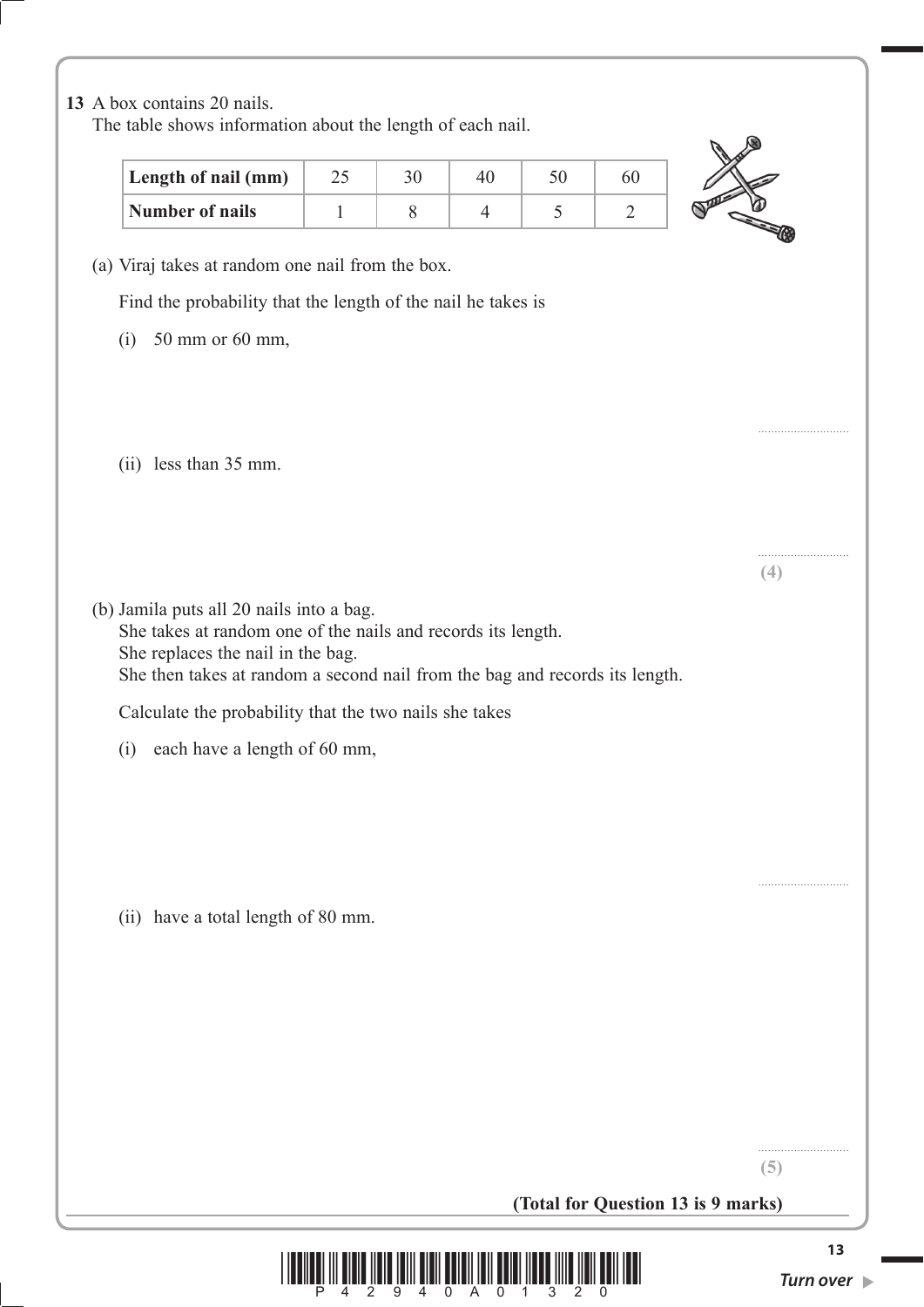

**<sup>14</sup>** \*P42940A01420\*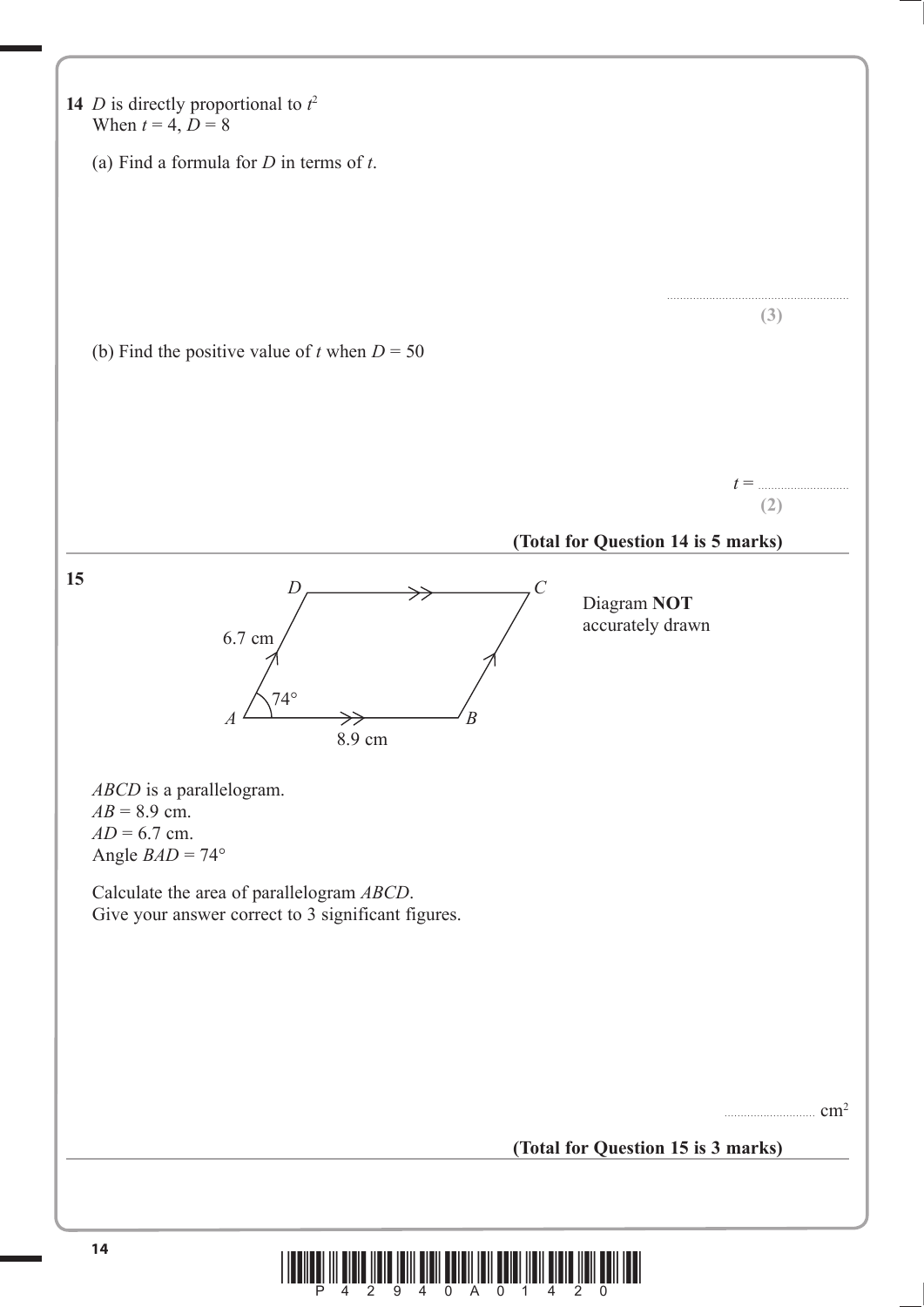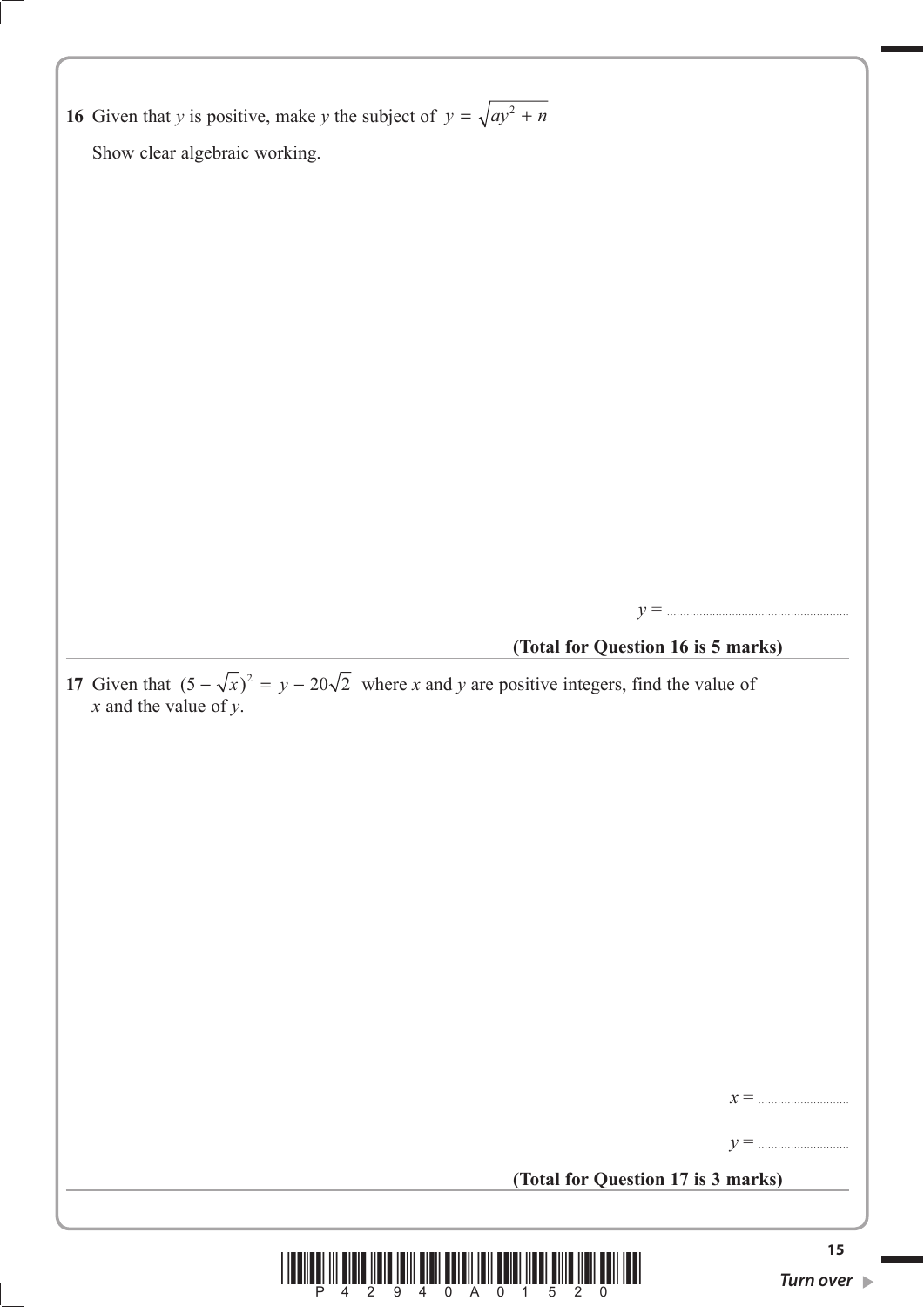| (2)<br>(b) $y = 9 \times 10^{2n}$ where <i>n</i> is an integer.<br>Find, in standard form, an expression for $y^{\frac{3}{2}}$<br>Give your answer as simply as possible.<br>(3) |                                                            |                                    |
|----------------------------------------------------------------------------------------------------------------------------------------------------------------------------------|------------------------------------------------------------|------------------------------------|
|                                                                                                                                                                                  | Find, in standard form, an expression for $\sqrt{x}$       |                                    |
|                                                                                                                                                                                  |                                                            |                                    |
|                                                                                                                                                                                  |                                                            |                                    |
|                                                                                                                                                                                  |                                                            |                                    |
|                                                                                                                                                                                  |                                                            |                                    |
|                                                                                                                                                                                  |                                                            |                                    |
|                                                                                                                                                                                  |                                                            |                                    |
|                                                                                                                                                                                  |                                                            |                                    |
|                                                                                                                                                                                  |                                                            |                                    |
|                                                                                                                                                                                  |                                                            |                                    |
|                                                                                                                                                                                  |                                                            |                                    |
|                                                                                                                                                                                  |                                                            |                                    |
|                                                                                                                                                                                  |                                                            |                                    |
|                                                                                                                                                                                  |                                                            |                                    |
|                                                                                                                                                                                  |                                                            |                                    |
|                                                                                                                                                                                  |                                                            |                                    |
|                                                                                                                                                                                  |                                                            |                                    |
|                                                                                                                                                                                  |                                                            | (Total for Question 18 is 5 marks) |
|                                                                                                                                                                                  |                                                            |                                    |
|                                                                                                                                                                                  |                                                            |                                    |
|                                                                                                                                                                                  |                                                            |                                    |
|                                                                                                                                                                                  |                                                            |                                    |
|                                                                                                                                                                                  |                                                            |                                    |
|                                                                                                                                                                                  |                                                            |                                    |
|                                                                                                                                                                                  |                                                            |                                    |
|                                                                                                                                                                                  | <b>19</b> Factorise completely $(12x - y)^2 - (4x - 3y)^2$ |                                    |

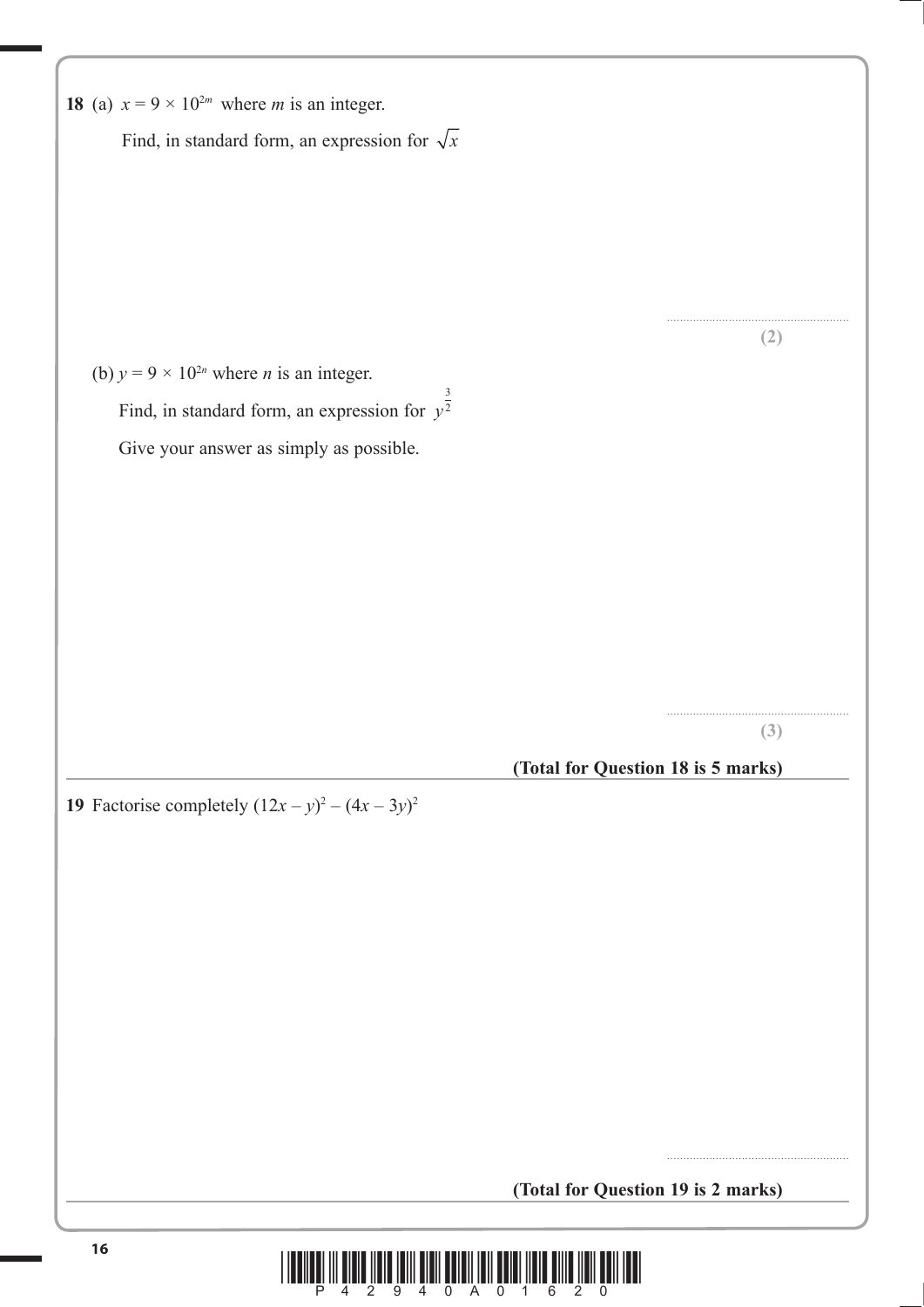| 20 f is the function $f(x) = 2x + 5$                                |                   |
|---------------------------------------------------------------------|-------------------|
| (a) Find $f(3)$                                                     |                   |
| (b) Express the inverse function $f^{-1}$ in the form $f^{-1}(x) =$ | (1)               |
|                                                                     | $f^{-1}(x) =$ (2) |
| g is the function $g(x) = x^2 - 25$                                 |                   |
| (c) Find $g(-3)$                                                    |                   |
|                                                                     |                   |
| (d) (i) Find $gf(x)$<br>Give your answer as simply as possible.     | (1)               |
|                                                                     |                   |
|                                                                     |                   |
| (ii) Solve $gf(x) = 0$                                              |                   |
|                                                                     |                   |
|                                                                     |                   |
|                                                                     |                   |
|                                                                     | (5)               |
| (Total for Question 20 is 9 marks)                                  |                   |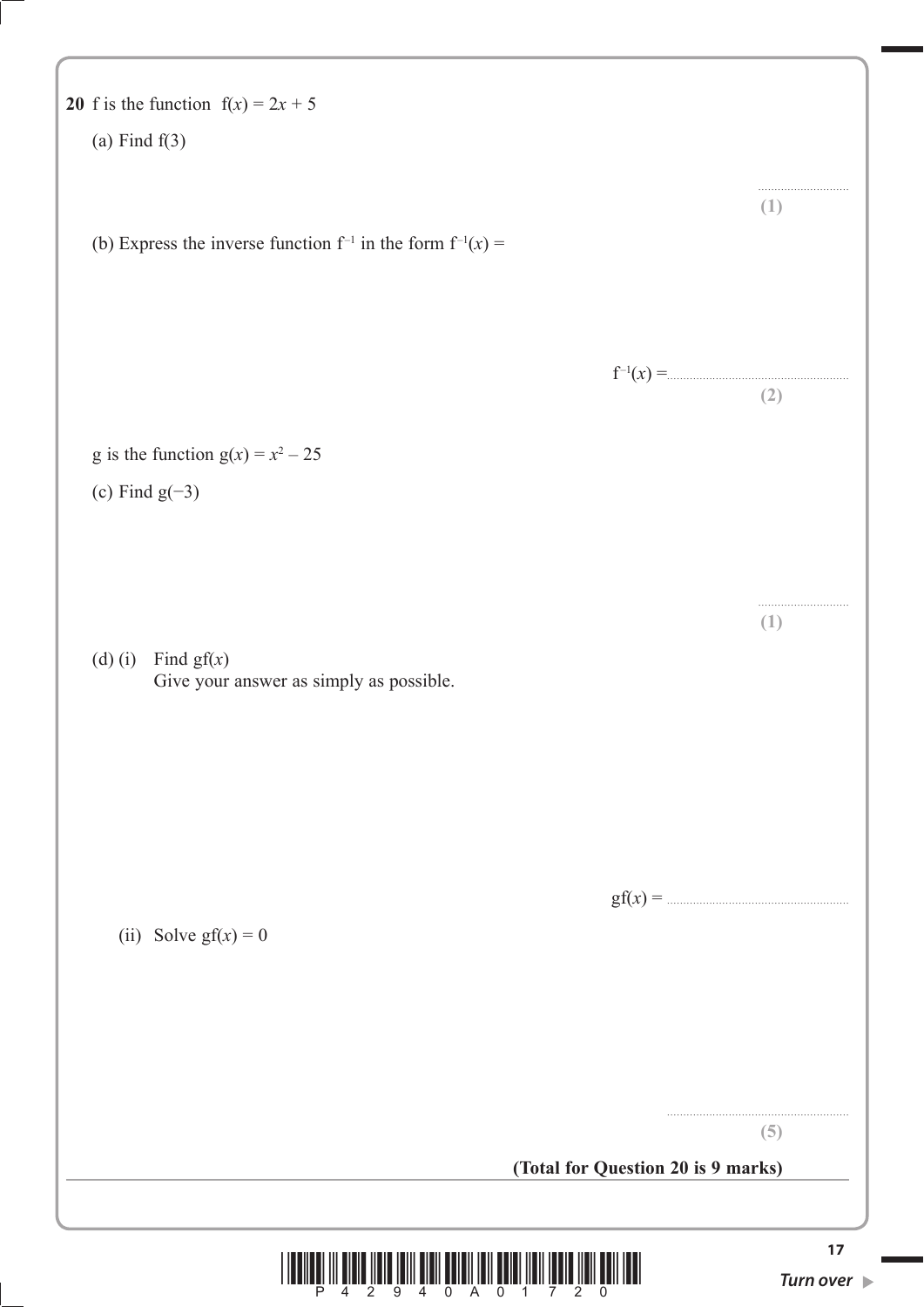

**<sup>18</sup>** \*P42940A01820\*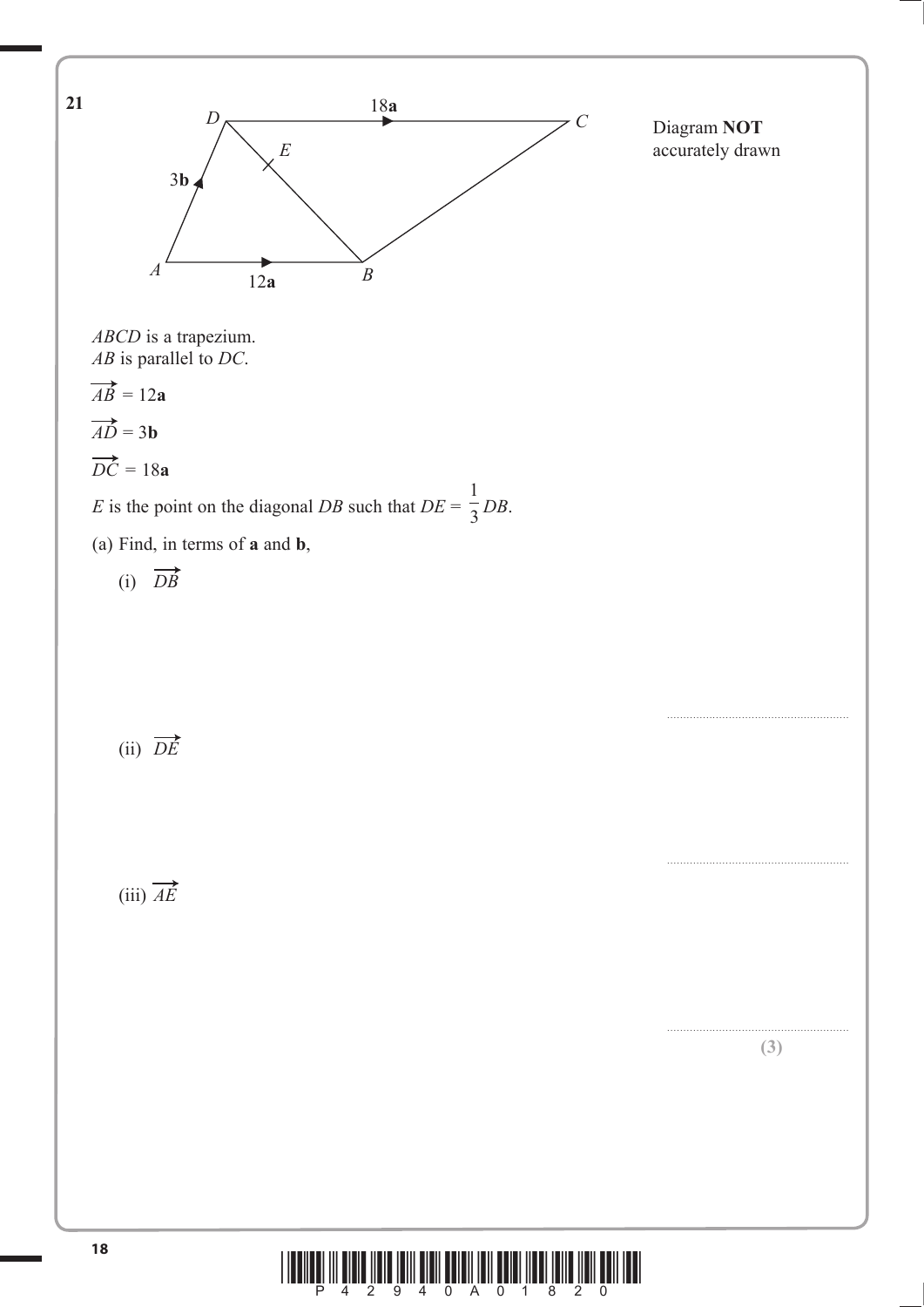(b) Show by a vector method that *BC* is parallel to *AE*.

**(2)**

**(Total for Question 21 is 5 marks)**

## **TOTAL FOR PAPER IS 100 MARKS**

**Do NOT write in this space.**